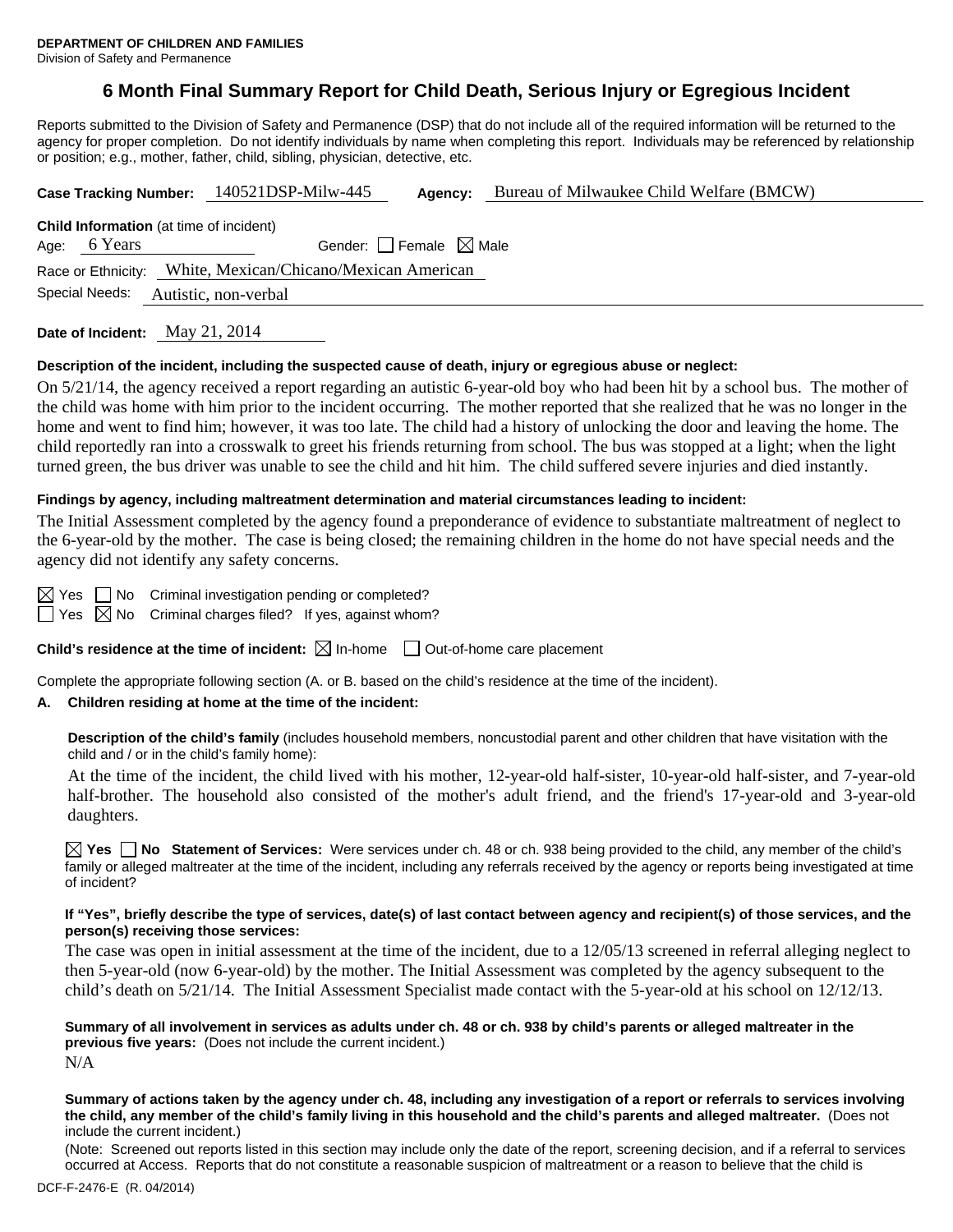threatened with harm are not required to be screened in for an initial assessment, and no further action is required by the agency.)

On 12/05/13 the agency screened in a referral alleging neglect to the 5-year-old autistic child. The Initial Assessment was completed by the agency subsequent to the child's death on 5/21/14. The assessment found insufficient evidence to substantiate neglect by the mother associated with the 12/05/13 referral.

On 12/4/13, the agency screened out a CPS report.

An 8/16/13 referral alleging neglect to the 5-year-old (now 6-year-old) by the mother was screened in, assessed, and unsubstantiated. The mother was offered Intensive In-Home services, but declined. The mother was utilizing community resources. The children were assessed as safe and the case was closed.

An 8/2/12 referral alleging neglect to the 10-year-old (now 12-year-old) and physical abuse to an unknown child by the mother was screened in and assessed. The Initial Assessment completed by the agency found insufficient evidence to substantiate neglect by the mother, and insufficient evidence to substantiate physical abuse to an unknown child. The children were assessed as safe and the case was closed.

On 5/27/12 and 6/5/12 referrals alleging neglect to the 4-year-old autistic child (now 6-year-old) by the mother were screened in and assessed. The agency found insufficient evidence to substantiate neglect by the mother. The mother was working with community resources for the 4-year old autistic child. The mother indicated that she did not need additional agency assistance. The children were assessed as safe and the case was closed.

A 2/16/12 referral alleging neglect to the 9-year-old (now 12-year-old), 7-year-old (now 10-year-old), 5-year-old (now 7 year-old), and 3-year-old (now 6-year-old) by the mother was screened in and assessed. The agency found insufficient evidence to substantiate neglect by the mother. The mother denied the need for additional services and was provided with a community resources information packet. The children were assessed as safe and the case was closed.

A 6/3/11 the agency screened out a CPS report.

A 4/6/11 referral alleging neglect to the 8-year-old (now 12-year-old), 6-year-old (now 10-year-old), 3-year-old (now 7-year-old), and 1-year-old (now 6-year-old) was screened in and assessed. The Initial Assessment completed by the agency found insufficient evidence to substantiate neglect by the mother. The children were assessed as safe and the case

was closed.

## **Summary of any investigation involving the child, any member of the child's family and alleged maltreater conducted under ch. 48 and any services provided to the child and child's family since the date of the incident:**

The Initial Assessment completed by the agency found a preponderance of the evidence to substantiate maltreatment of neglect to the 6-year-old by the mother, which resulted in the child's death. The child had a history of unlocking the door and leaving the home. The case is being closed; the remaining children in the home do not have special needs and there are no safety concerns.

# **B. Children residing in out-of-home care (OHC) placement at time of incident:**

**Description of the OHC placement and basis for decision to place child there:** N/A

**Description of all other persons residing in the OHC placement home:** N/A

**Licensing history:** Including type of license, duration of license, summary of any violations by licensee or an employee of licensee or other actions that constitute a substantial failure to protect and promote the welfare of the child. N/A

# **Summary of any actions taken by agency in response to the incident:** (Check all that apply.)

⊠

Screening of Access report Attempted or successful reunification